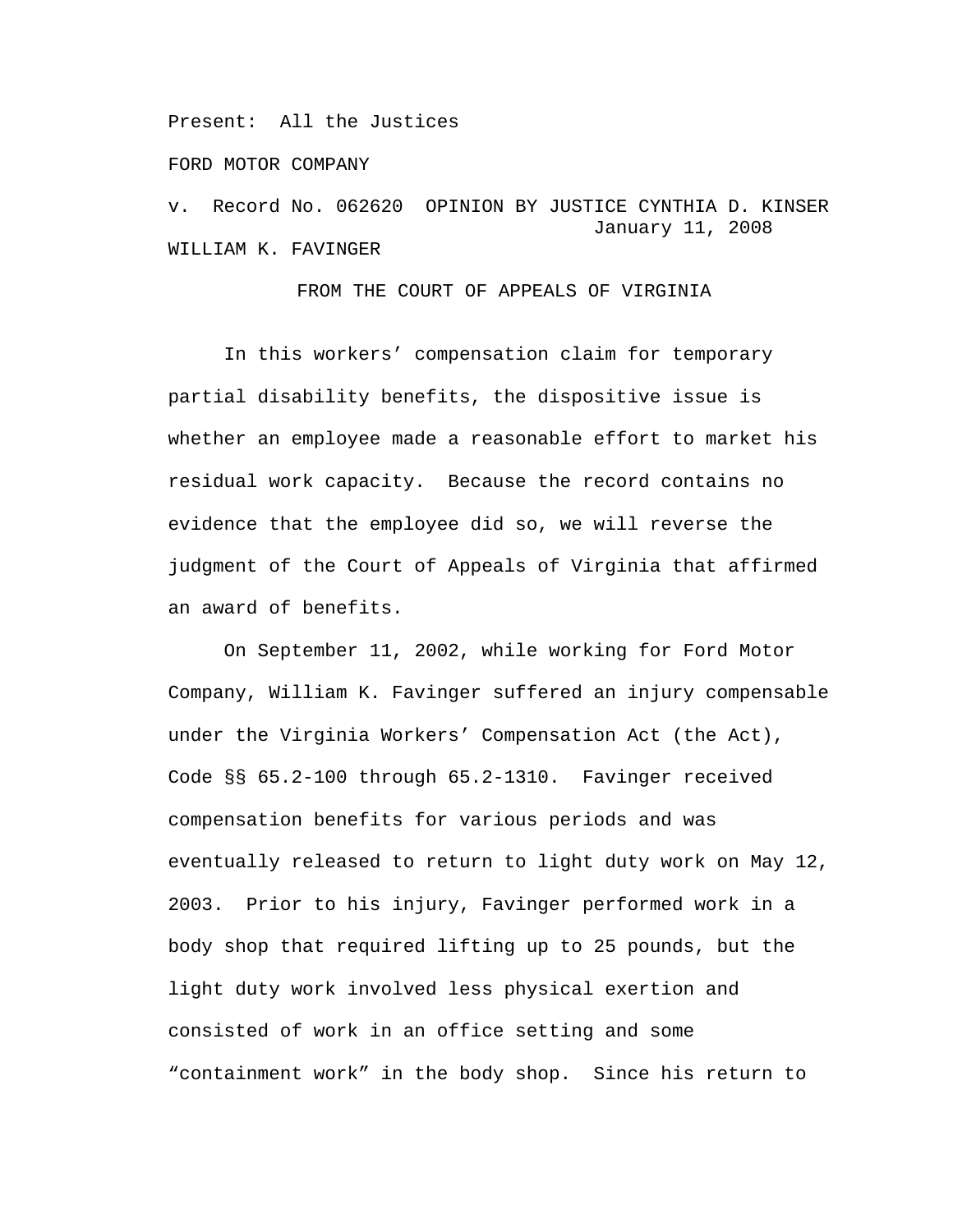light duty work, Favinger has received his pre-injury hourly wage.

On July 31, 2003, Favinger filed a change of condition application alleging entitlement to temporary partial disability benefits for the periods of May 12, 2003 through June 1, 2003 and June 10, 2003 through September 21, 2003. $^1$ Favinger claimed that he earned less performing light duty work than he had earned in his pre-injury job because of the loss of overtime work offered by Ford.

A deputy commissioner denied Favinger's claim for temporary partial disability benefits. With respect to the issues before us, the deputy commissioner concluded Favinger did not show "that comparable workers in the body shop earned more overtime after May 12, 2003, than he was able to earn." The deputy commissioner also found that Favinger failed to carry his burden to "prove that he marketed his residual capacity and was unable, despite those efforts, to eliminate or mitigate his wage loss."

<sup>&</sup>lt;u>1</u>  $1$  Favinger included in his claim the period from May 16, 2003 through May 25, 2003 when Ford experienced a temporary shut down and the period from June 30, 2003 to July 14, 2003 when Ford had its annual shut down.

Favinger also sought temporary total disability benefits from June 2 through June 9, 2003. Ford agreed that Favinger was entitled to the claimed compensation for that one time period.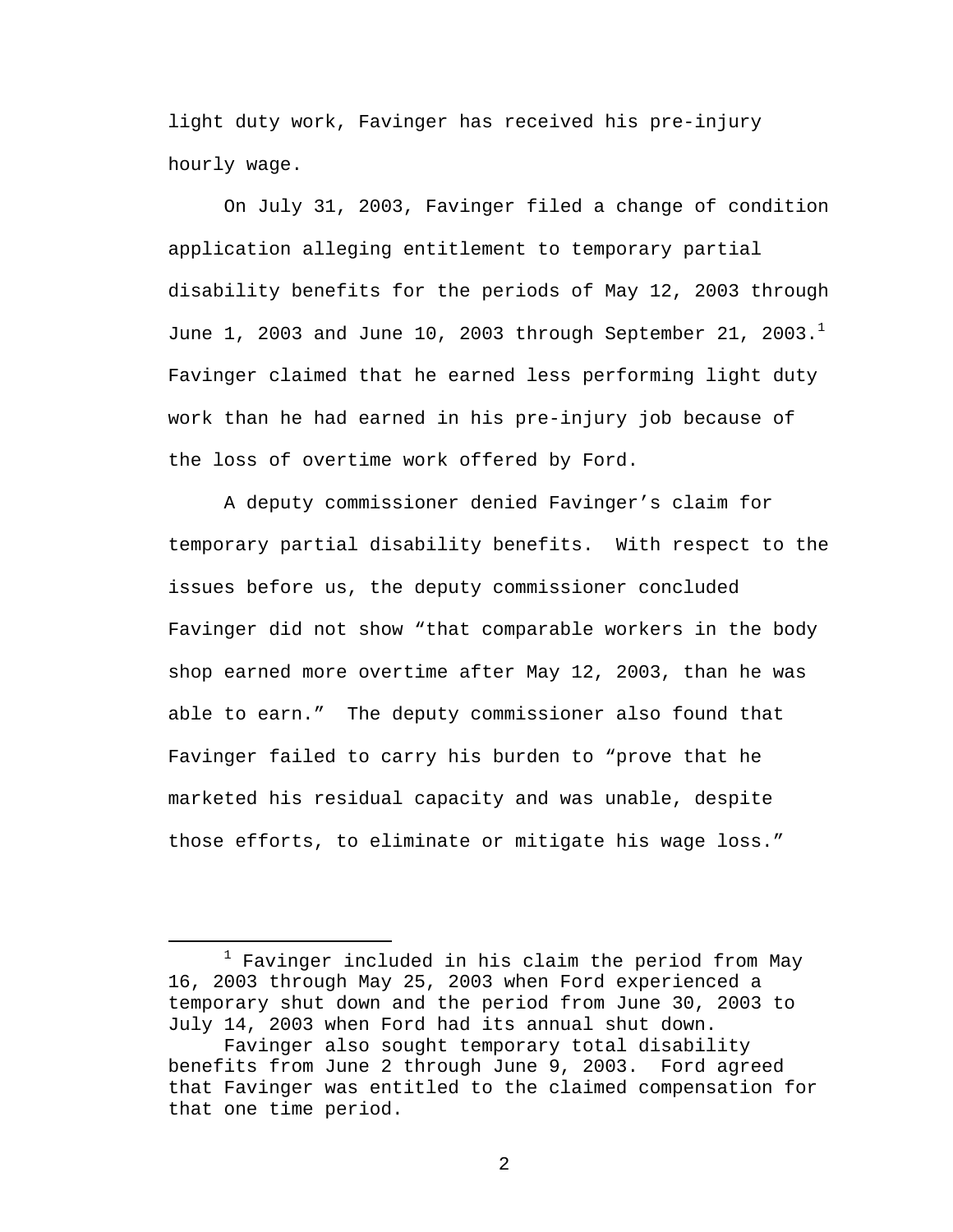Favinger sought review of the deputy commissioner's decision by the Workers' Compensation Commission (Commission). The Commission awarded Favinger temporary partial disability benefits for various post-injury weeks in which his weekly wages were less than his pre-injury average weekly wages. The Commission concluded that Favinger did not have "to prove that comparable employees continued to receive overtime opportunities . . . [because] they were free to pursue other employment opportunities if they became dissatisfied with less frequent overtime[; whereas, Favinger] was partially disabled as a result of a compensable work injury, and thus precluded from seeking employment comparable to his pre-injury position with other employers."

Ford appealed the Commission's decision to the Court of Appeals of Virginia. In an unpublished opinion, the Court of Appeals held that the Commission erred by failing to address whether Favinger had **"**adequately marketed his residual work capacity in order to recoup his lost overtime." Ford Motor Co. v. Favinger, Record No. 0112-05- 1, slip op. at 2 (October 11, 2005). The Court of Appeals thus reversed the award of benefits and remanded the case to the Commission for determination of that question. Id.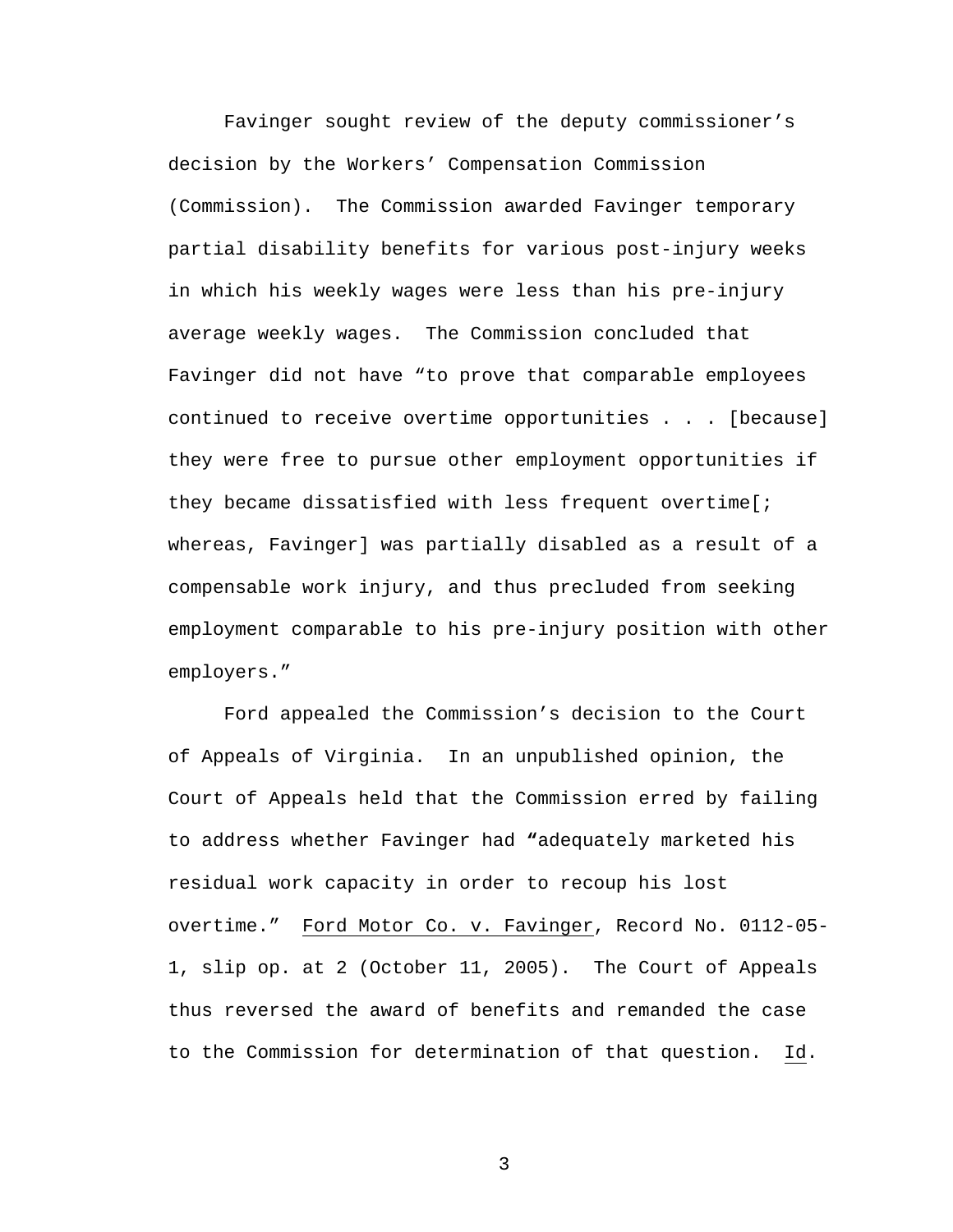On remand, the Commission noted that Favinger testified during the hearing before the deputy commissioner that he did not seek other employment during the periods when Ford did not offer him overtime. The Commission, however, found that it was "unreasonable to expect [Favinger] to try to find additional employment over and above the [40] hours he was already working for the employer. Such work would likely interfere with any overtime which might become available." Thus, the Commission concluded "that under the circumstances of this case, [Favinger] did not have a duty to market his residual capacity during times when the employer did not offer overtime to any of its employees." The Court of Appeals subsequently held that Ford's appeal of the Commission's decision was without merit. Ford Motor Co. v. Favinger, Record No. 1254-06-1 (September 19, 2006).

On appeal to this Court, Ford presents three assignments of error: (1) the Court of Appeals erred by sustaining the Commission's finding that Favinger established a causal link between his alleged wage loss and his work-related injury; (2) the Court of Appeals erred in upholding the Commission's award of benefits because Favinger failed to market his residual work capacity; and (3) the Court of Appeals erred by affirming the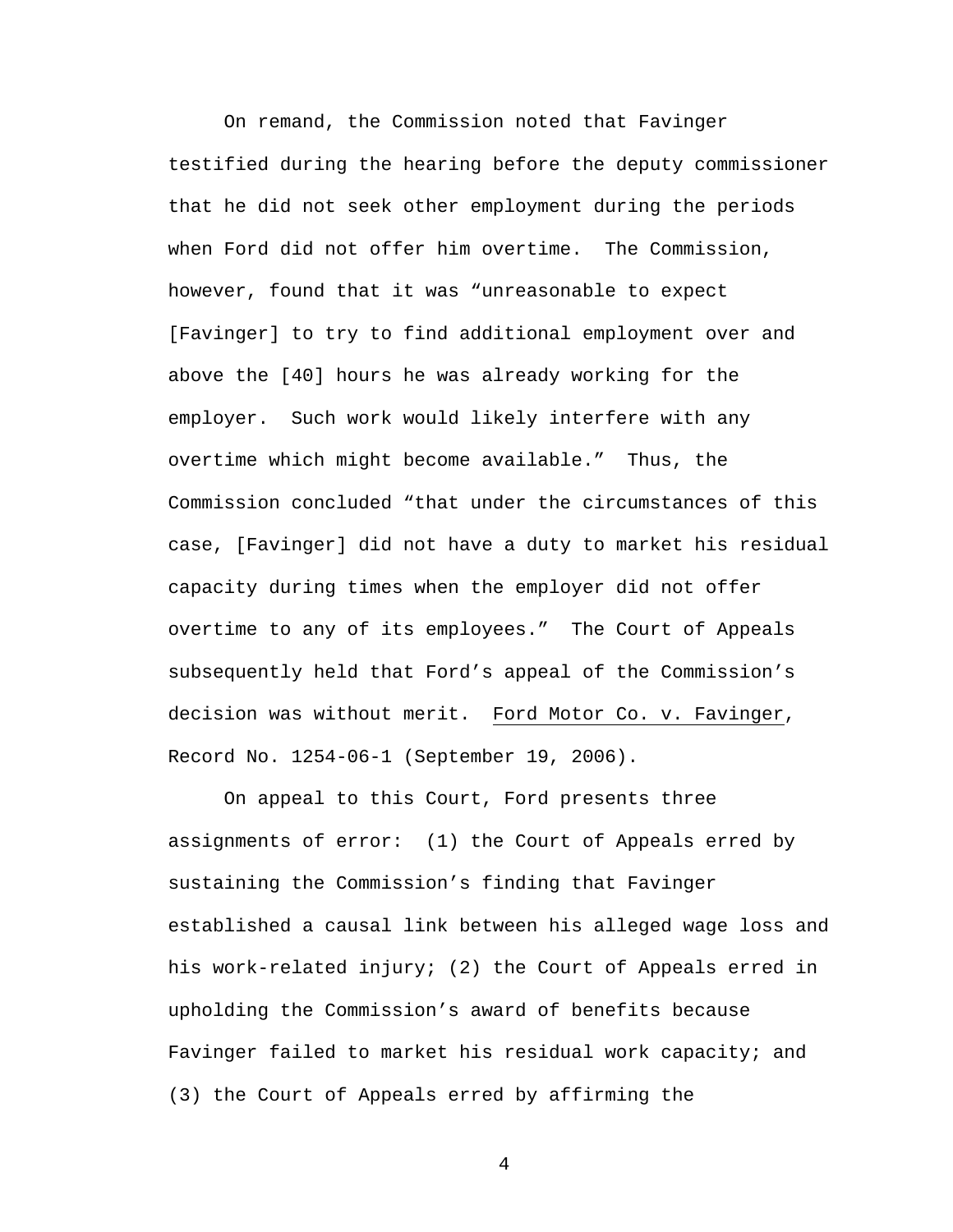Commission's award of benefits that was based on Favinger's post-injury actual weekly wages instead of his post-injury average weekly wages. The second issue is dispositive of this appeal.

With regard to Favinger's marketing of his residual work capacity, Ford argues that, since Favinger's wage loss claim is based on the reduced amount of overtime that he worked after his injury, he must show that he sought work in addition to his normal 40-hour work week and could not find such employment because of his work-related injury. Ford challenges the Commission's conclusion that it was unreasonable to require Favinger to find work in excess of 40 hours and contends that there is no evidence to support the Commission's finding that part-time work might conflict with Favinger's duties at Ford. Ford acknowledges that, if Favinger had demonstrated that he tried to find additional work and that such work conflicted with his job at Ford, he would have satisfied his burden to market his residual work capacity.

In response, Favinger argues that his acceptance of a light duty job procured by Ford and his willingness to work overtime when offered by Ford demonstrates that he marketed his residual capacity to work more than 40 hours per week. He also contends that it would be unreasonable to expect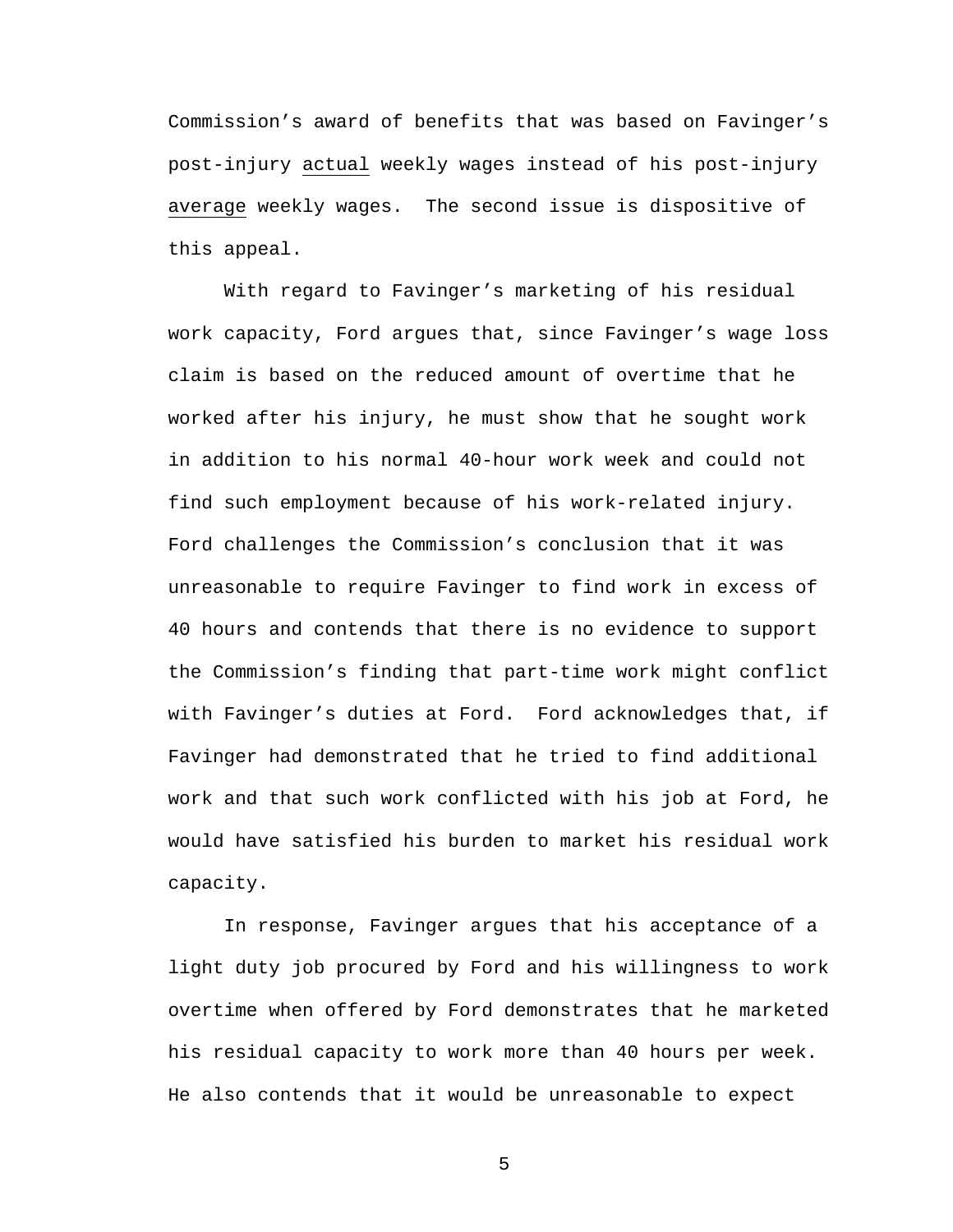him to work part-time for another employer because the hourly rate of pay would be significantly lower than the rate he earned working overtime at Ford. And, if he accepted such a position, he would not be available to work overtime when Ford offered it to him. In short, Favinger contends that he "marketed himself by simply being available, upon a moment's notice, to work overtime" at Ford.

An award by the Commission is conclusive and binding as to all questions of fact. Code  $\S$  65.2-706(A); Bass v. City of Richmond Police Dep't, 258 Va. 103, 114, 515 S.E.2d 557, 563 (1999); Stenrich Group v. Jemmott, 251 Va. 186, 192, 467 S.E.2d 795, 798 (1996). The determination as to whether an employee seeking temporary partial disability benefits has made a reasonable effort to market his residual work capacity falls within the Commission's factfinding, and if the Commission's factual conclusion on that question is supported by credible evidence, it will not be disturbed on appeal. Wall Street Deli, Inc. v. O'Brien, 32 Va. App. 217, 220-21, 527 S.E.2d 451, 453 (2000). The Commission's factual findings, however, are "'conclusive and binding' only to the extent that they are 'predicated upon evidence introduced or appearing in the proceedings.'" Uninsured Employer's Fund v. Gabriel, 272 Va. 659, 664, 636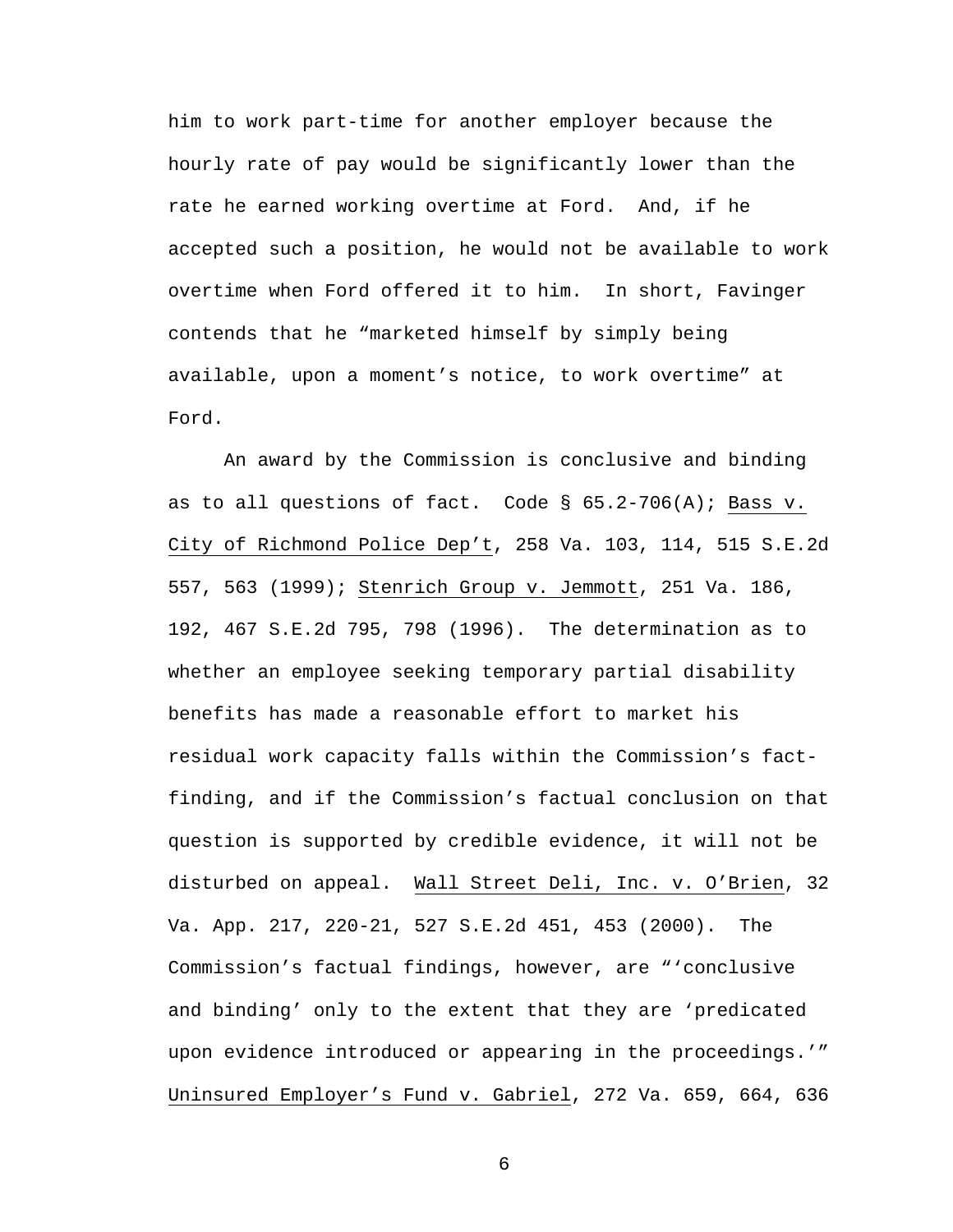S.E.2d 408, 411 (2006) (quoting Vanzant v. Southern Bending Co., 143 Va. 244, 246, 129 S.E. 268, 268 (1925)). If the Commission's findings of fact are not based on credible evidence, "its findings are not binding and the question presented becomes one of law." Great Atlantic & Pacific Tea Co. v. Robertson, 218 Va. 1051, 1053, 243 S.E.2d 234, 235 (1978) (citing Conner v. Bragg, 203 Va. 204, 207, 123 S.E.2d 393, 395 (1962)); accord Gabriel, 272 Va. at 664, 636 S.E.2d at 411; American Motorists Ins. Co. v. Summers, 183 Va. 428, 431, 32 S.E.2d 673, 674 (1945).

Pursuant to Code § 65.2-502(A), an employer is required to pay to an employee with partial incapacity for work resulting from an injury "a weekly compensation equal to 66 2/3 percent of the difference between his average weekly wages before the injury and the average weekly wages which he is able to earn thereafter." A partially disabled employee who refuses "employment procured for him suitable to his capacity" loses entitlement to certain benefits "during the continuance of such refusal, unless in the opinion of the Commission such refusal was justified." $^2$ 

 $\begin{array}{c|c}\n\hline\n\end{array}$  $2$  We have stated that the legislative intent behind former Code § 65.1-63 (now Code § 65.2-510) is "to encourage injured employees to seek selective employment rather than to remain unemployed unless the employer finds such employment for them." Big D Quality Homebuilders v. Hamilton, 228 Va. 378, 382, 322 S.E.2d 839, 841 (1984).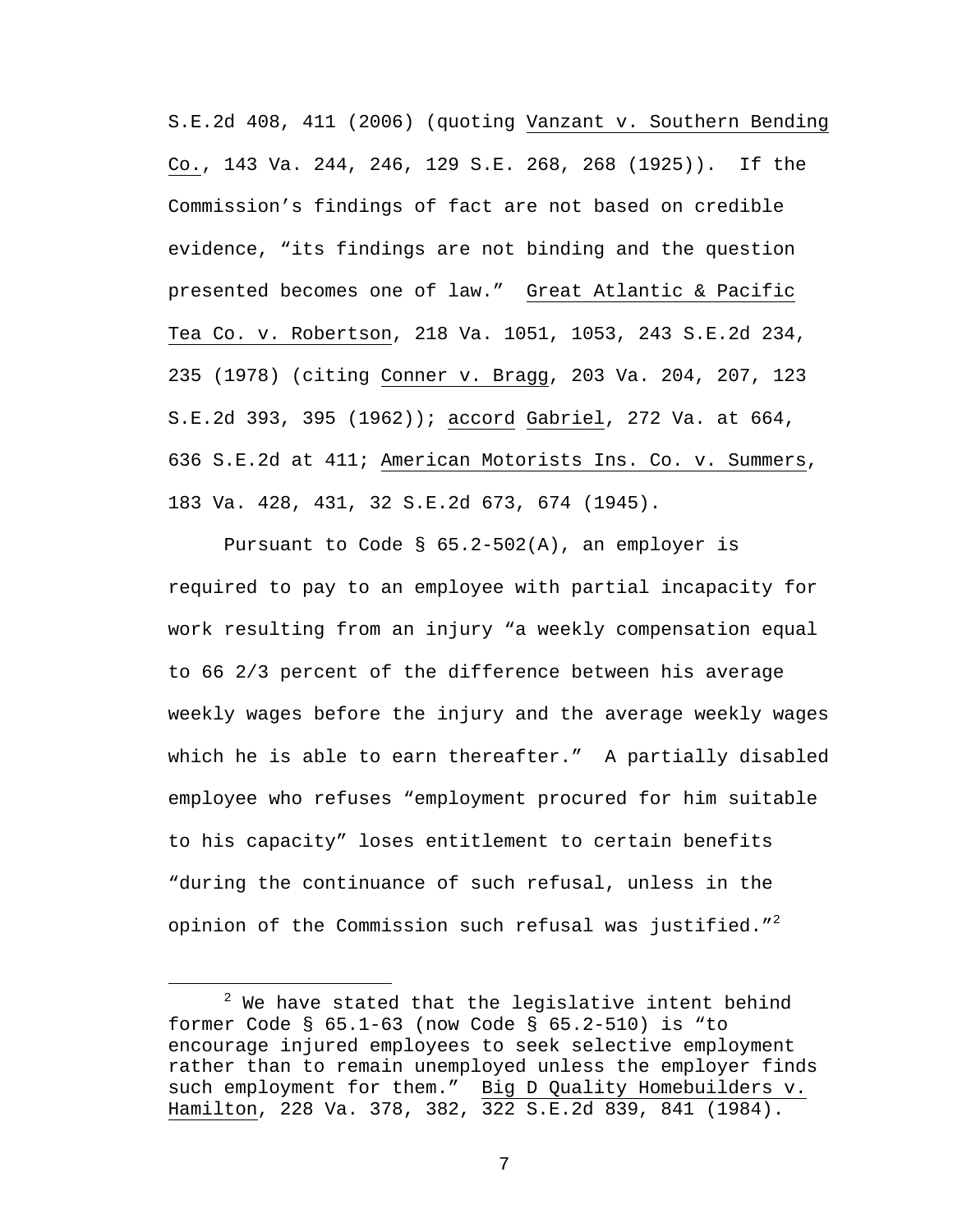Code § 65.2-510; see Washington Metropolitan Area Transit Authority v. Harrison, 228 Va. 598, 601, 324 S.E.2d 654, 656 (1985).

In a claim for temporary partial disability, the employee "[has] the burden of proving that he [has] made a reasonable effort to procure suitable work but [is] unable to market his remaining work capacity." Harrison, 228 Va. at 601, 324 S.E.2d at 656; see also White v. Redman Corp., 41 Va. App. 287, 292, 584 S.E.2d 462, 464 (2003) ("A partially incapacitated employee . . . is not entitled to temporary total disability benefits unless he has made a reasonable effort to market his remaining capacity for work."); Holly Farms Foods, Inc. v. Carter, 15 Va. App. 29, 42, 422 S.E.2d 165, 171 (1992) ("A claimant still has the burden of proving his entitlement to benefits, and to do that 'he [has] the burden of proving that he [has] made a reasonable effort to procure suitable work but was unable to market his remaining work capacity.' ") (alterations in original) (citation omitted); Manis Constr. Co. v. Arellano, 13 Va. App. 292, 294, 411 S.E.2d 233, 234 (1991) ("As a condition to benefits under the Virginia Workers' Compensation Act . . . , a partially disabled employee must make a reasonable effort to market his remaining work capacity."); National Linen Serv. v. McGuinn, 8 Va. App.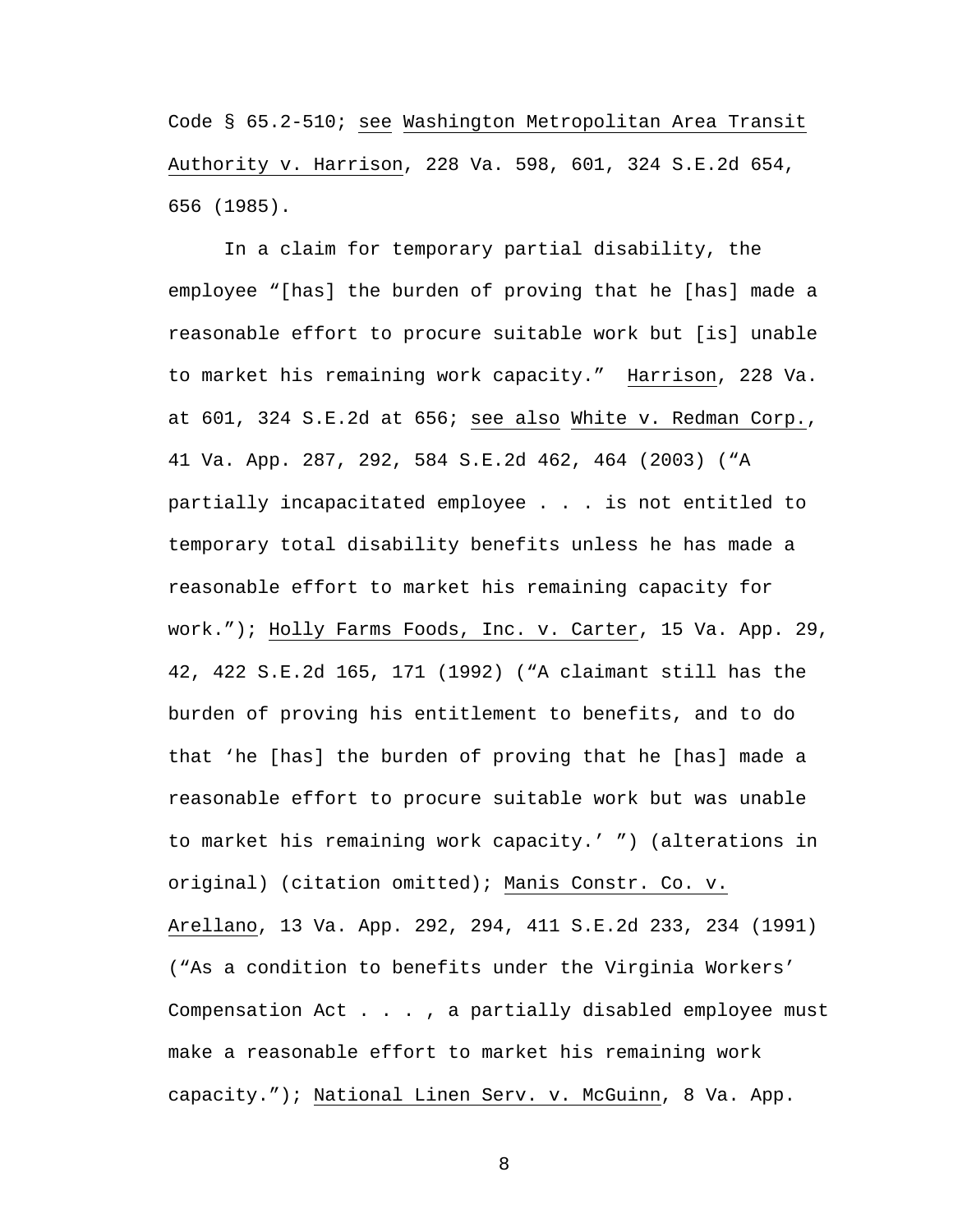267, 270, 380 S.E.2d 31, 33 (1989) ("[A claimant] who seeks compensation of the wage differential between his new and his old jobs[] has the burden of proving that he has made a reasonable effort to market his full remaining work capacity.").

There are no fixed guidelines for determining what constitutes a "reasonable effort" by an employee to market residual work capacity. Great Atlantic & Pacific Tea Co. v. Bateman, 4 Va. App. 459, 467, 359 S.E.2d 98, 102 (1987). An employee must "exercise reasonable diligence in seeking employment" and the reasonableness of an employee's effort will be determined on a case by case basis, taking into account "all of the facts and surrounding circumstances." Id. Some of the criteria, however, that should be considered include:

(1) the nature and extent of [the] employee's disability; (2) the employee's training, age, experience, and education; (3) the nature and extent of [the] employee's job search; (4) the employee's intent in conducting his job search; (5) the availability of jobs in the area suitable for the employee, considering his disability; and (6) any other matter affecting [the] employee's capacity to find suitable employment.

National Linen Service, 8 Va. App. at 272, 380 S.E.2d at 34 (footnotes omitted); accord Metropolitan Washington Airports Auth. v. Lusby, 41 Va. App. 300, 317, 585 S.E.2d 318, 326 (2003); Wall Street Deli, 32 Va. App. at 220, 527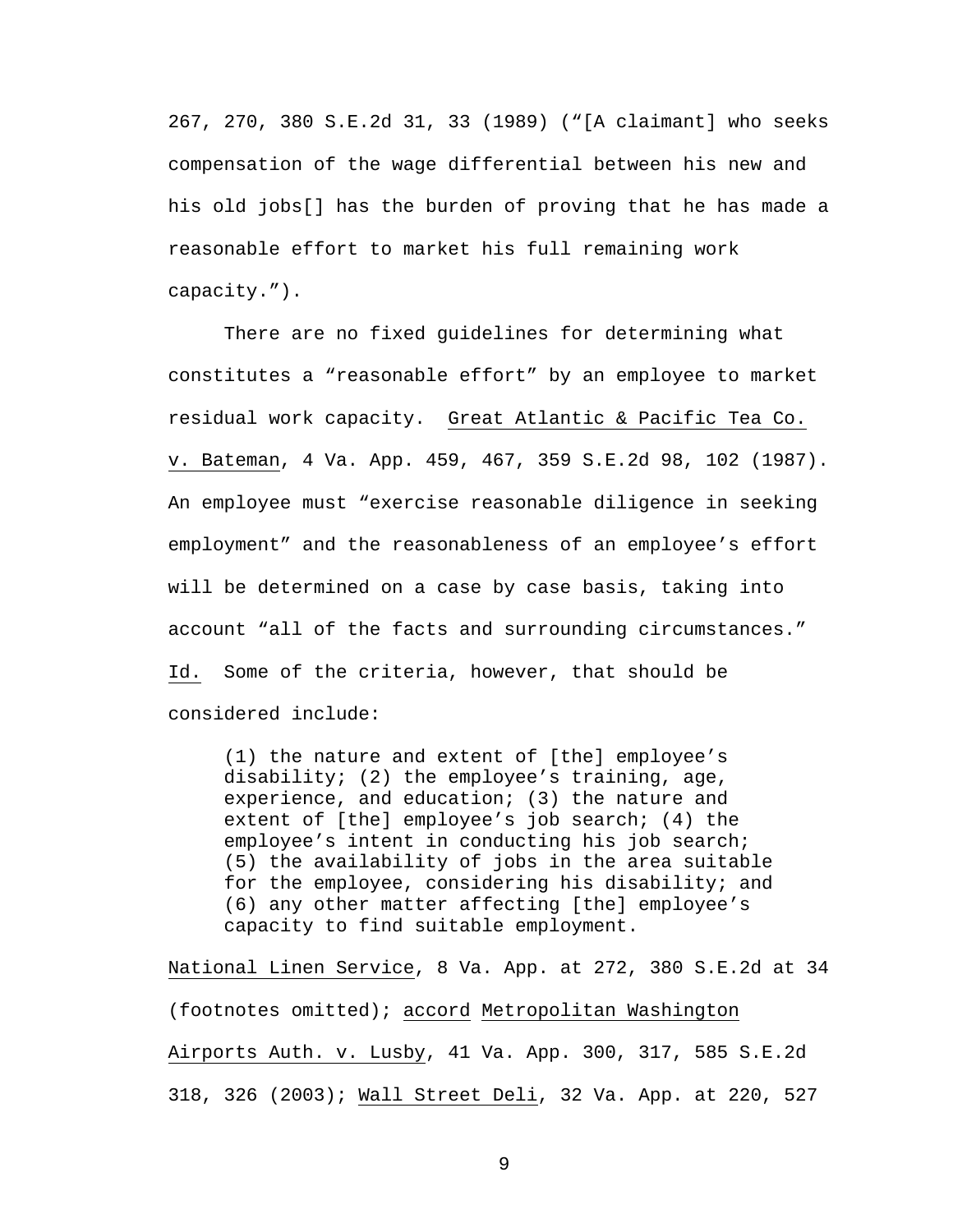S.E.2d at 453. In sum, an employee "must present 'some evidence that he [has] engaged in a good faith effort to obtain work within the tolerance of his physical condition' and has failed to find a job, either due to his injury or because no such work was available in the community." National Linen Service, 8 Va. App. at 271, 380 S.E.2d at 34 (quoting Dunkin Donuts of America, Inc. v. Watson, 366 A.2d 1121, 1126 (Me. 1976) (emphasis added)).

Favinger, however, did not make a reasonable effort to market his residual work capacity; in fact, he made no effort. When testifying before the deputy commissioner, Favinger was asked: "When you were losing that overtime did you seek any other employment to pick up that overtime?" Favinger responded: "No, sir."

Despite this testimony, the Commission concluded that it was "unreasonable to expect" Favinger to market his residual capacity beyond his 40-hour work week at Ford and that, if he did so, such overtime work "would likely interfere with any overtime which might become available" at Ford.<sup>3</sup> The Commission's conclusion, however, is not

 $\overline{\phantom{a}}$  3  $3$  The two cases cited by the Commission to support its conclusion, Carr v. Virginia Electric & Power Co., 25 Va. App. 306, 487 S.E.2d 878 (1997), and Consolidated Stores Corp. v. Graham, 25 Va. App. 133, 486 S.E.2d 576 (1997), did not address the issue of an employee's responsibility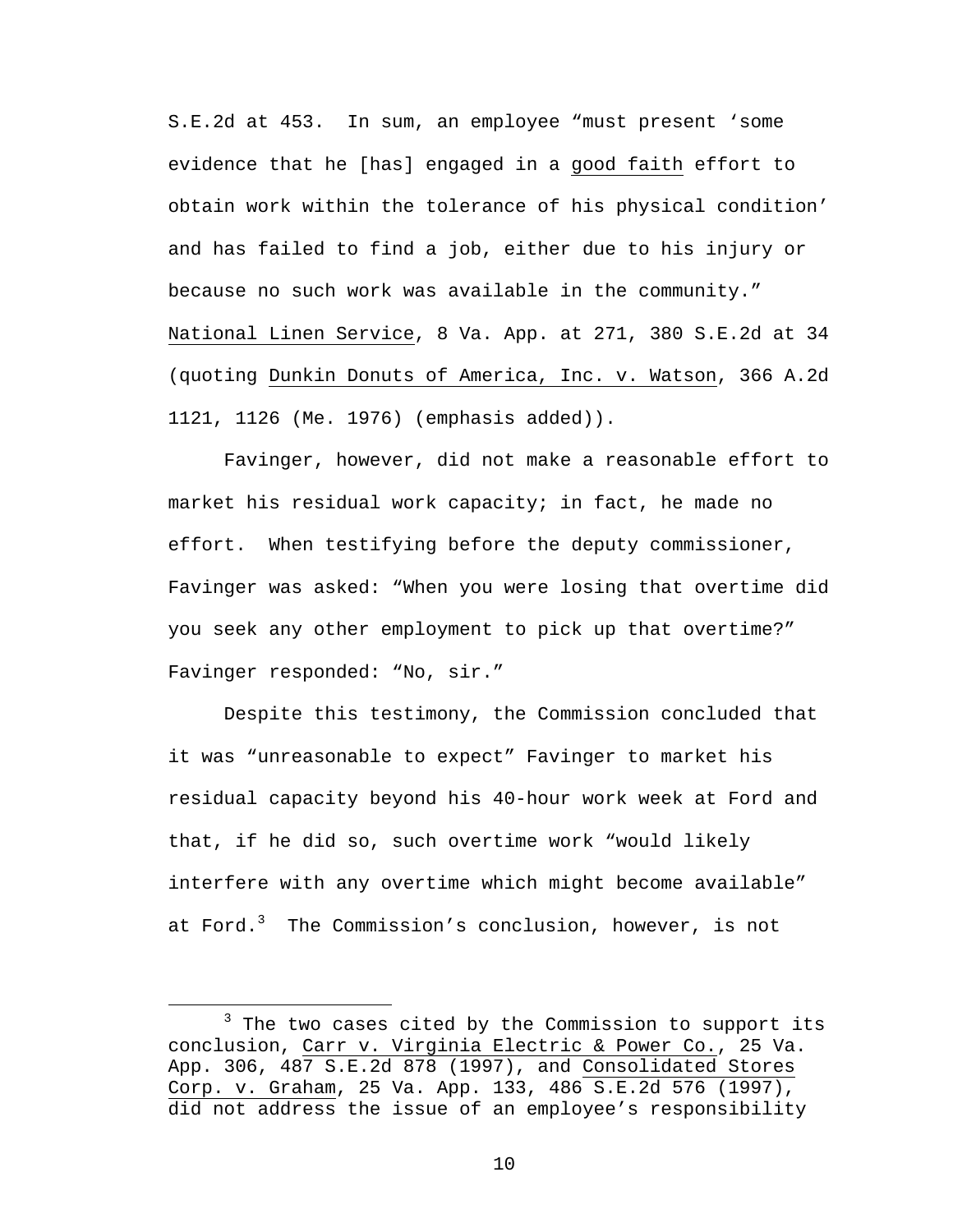supported by any evidence that Favinger actually attempted to market his residual work capacity and that available jobs within his capacity would have interfered with his duties at Ford, including his ability to accept overtime work when offered by Ford.

Before his injury, Favinger routinely worked 50-hour weeks at Ford, and he now claims a wage loss for the overtime that he did not receive during certain weeks while performing his light duty job. The fact that he accepted the light duty job and was willing to work overtime when Ford offered it did not negate the requirement that he make a reasonable effort to market his residual work capacity, i.e., the additional 10 hours of overtime.<sup>4</sup> In the absence of a reasonable effort to market his residual work capacity, Favinger is not entitled to temporary partial disability benefits for his alleged loss of overtime earnings. See Pocahontas Fuel Co. v. Agee, 201 Va. 678, 681, 112 S.E.2d 835, 838 (1960) (employee was not entitled to benefits because he "never applied for work elsewhere either before or after he learned that he had silicosis, and there [was] no proof that he could not have marketed

 $\overline{\phantom{0}}$ 

to make a reasonable effort to market residual work capacity.